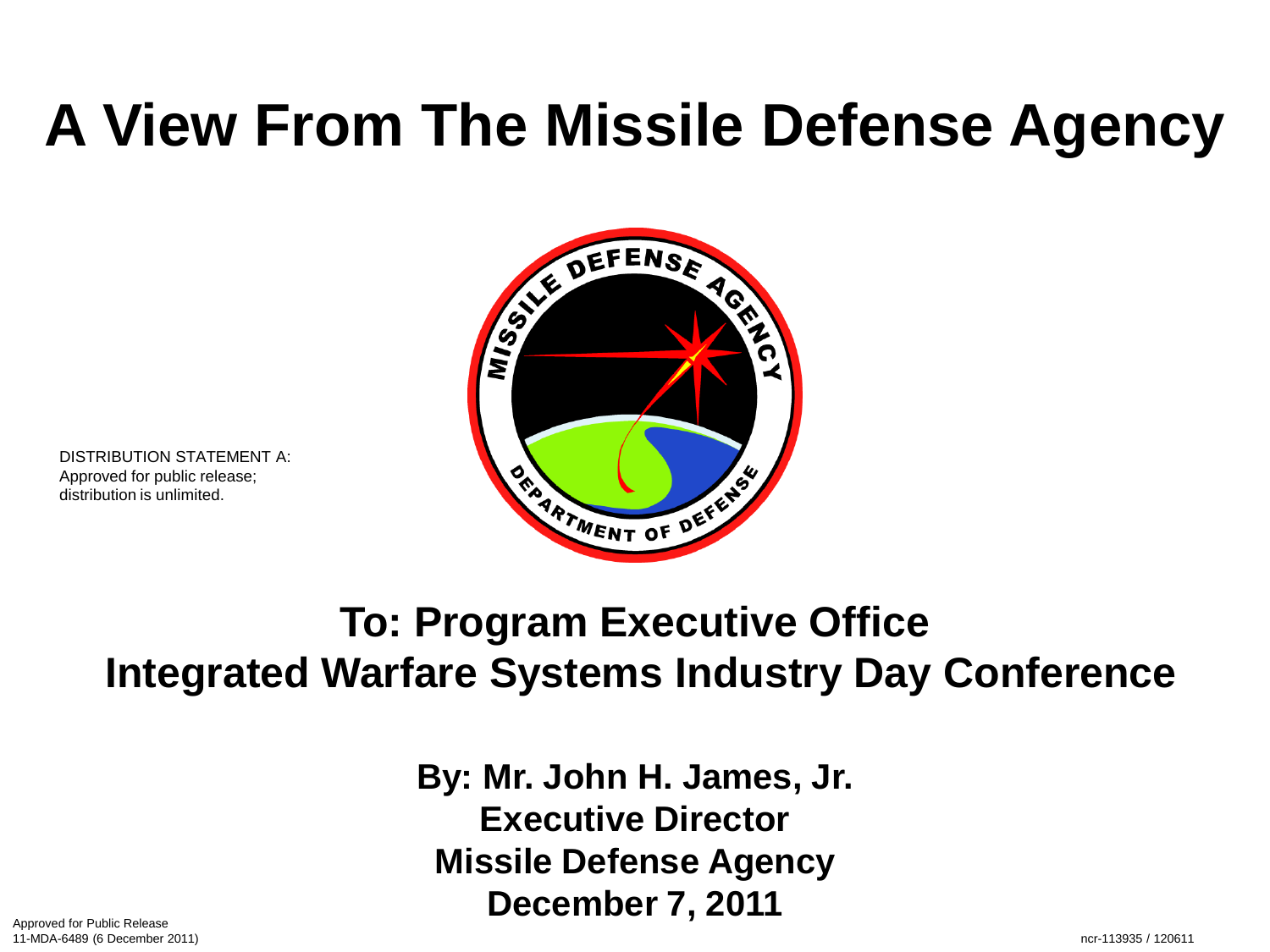

### **Keystone Authority**



#### **SECDEF Memo, Missile Defense Program Direction, 2 JAN 02**



**USD/AT&L Memo, Ballistic Missile Defense Program Implementation Guidance, 13 FEB 02**



**DoD Directive 5134.9, Missile Defense Agency, (MDA "Charter") 17 SEP 09**



**BMDS Life Cycle Management Process (LCMP), DepSecDef memo 25 SEP 08**

**Funding Responsibilities for BMDS,** 

**DepSecDef memo 10 JUN 11**



Approved for Public Release 11-MDA-6489 (6 December 2011)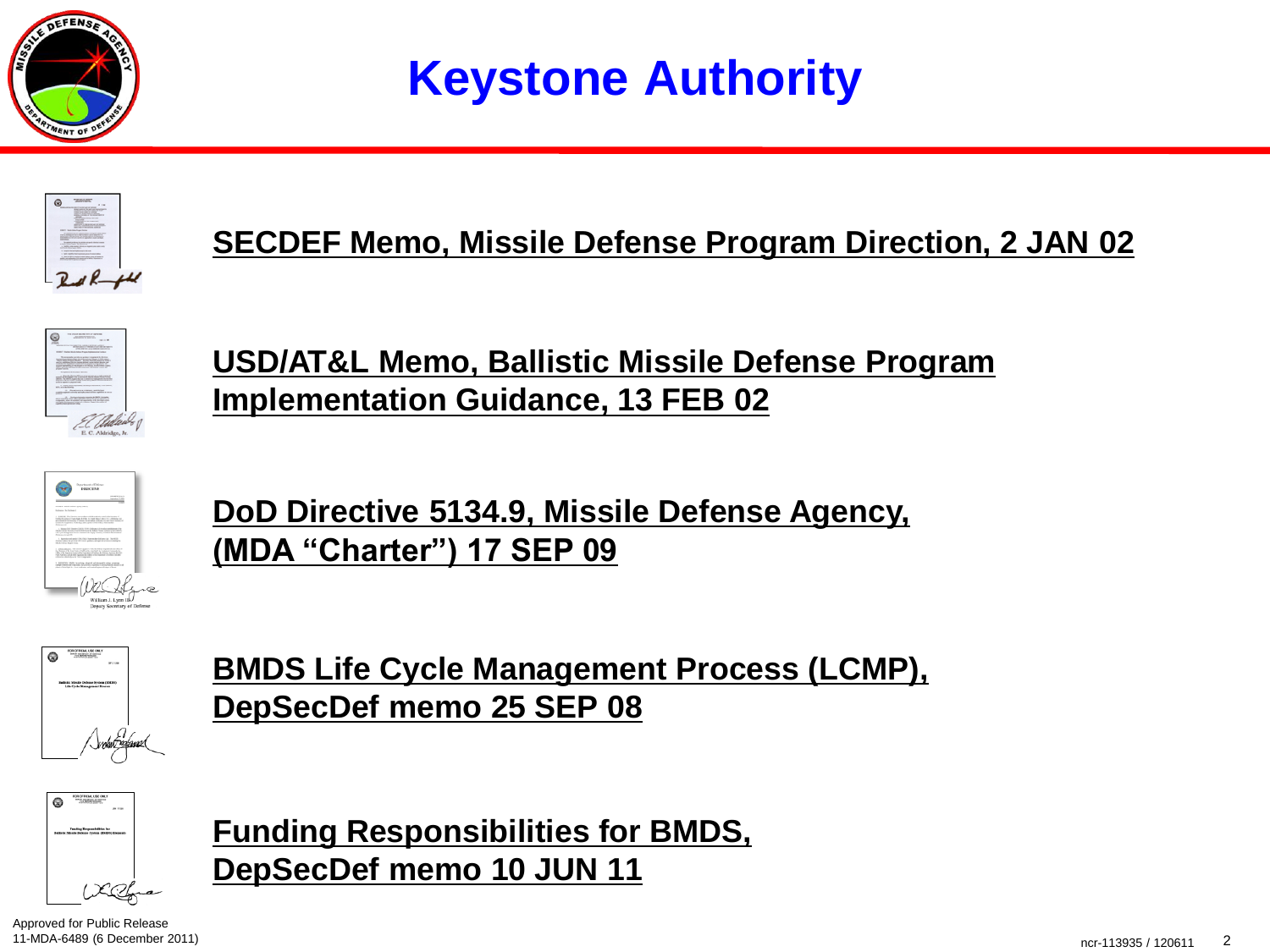

### **Focused Governance**

#### **BMDS Life Cycle Management Process**



## **Management Principles**

- **Single line of authority from SecDef**
- **Effectively adjudicate competing stakeholder needs**
- **Frequent access to decision makers**
- **Decision makers require direct access to expertise**
- **Stakeholder involvement in all decisions**

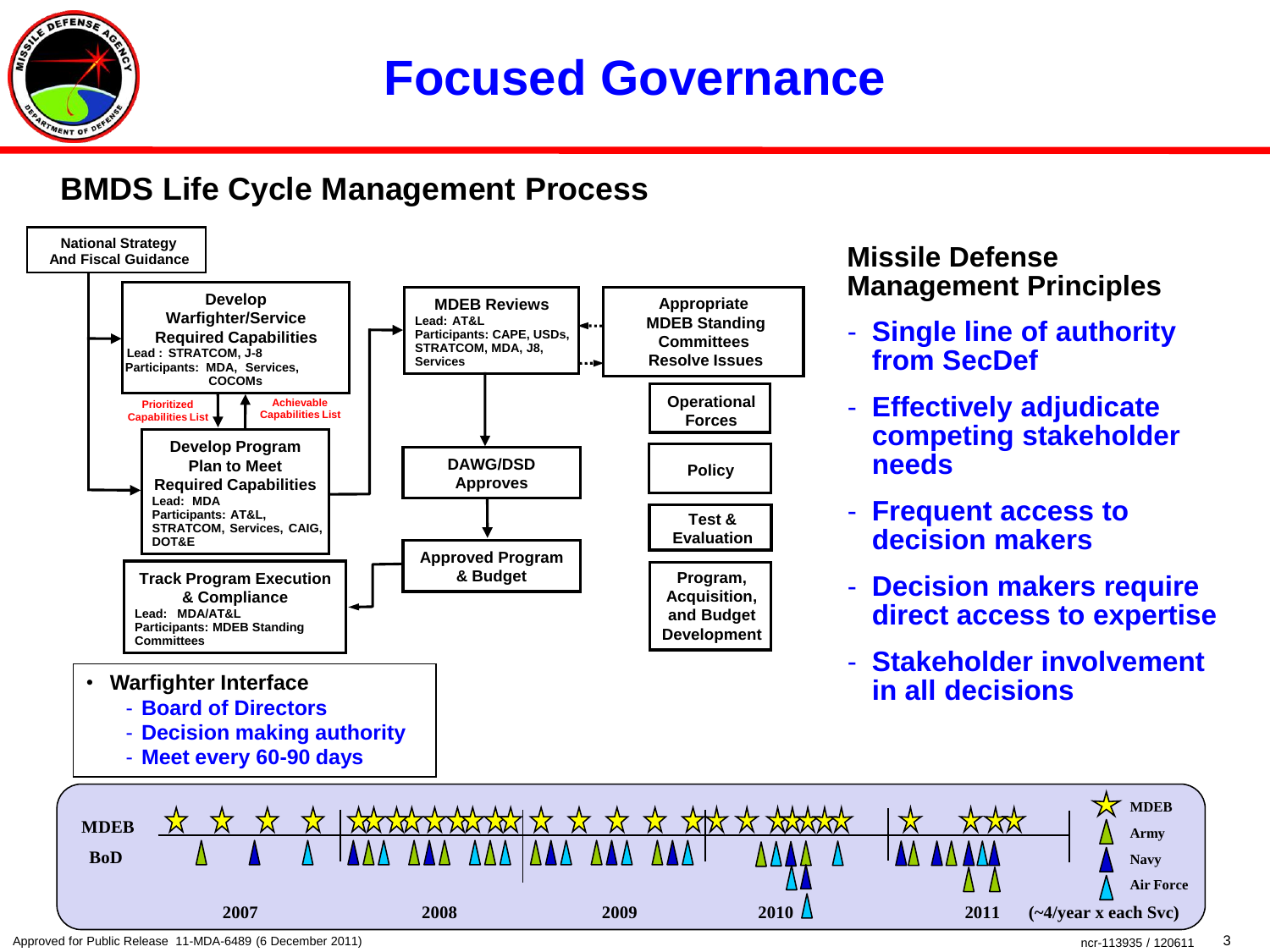

## **Flight Test Maritime (FTM-15) Mission**



**Launch Vehicle-2**



**Army Navy/Transportable Radar Surveillance (AN/TPY-2)**



**Command, Control, Battle Management & Communications (C2BMC)**

- **Intercept of Intermediate Range Ballistic Missile with SM-3 Block IA**
- **Live intercept by Aegis BMD with remote engagements authorized**
- **Use of AN/TPY-2 radar as remote Sensor in the fire control loop with Aegis BMD**
- **Live Fire Event using C2BMC Global Engagement Management in control of AN/TPY-2**
- **COCOM-led Theater Regional Test Operational Overlay in a Live Fire Event**
- **BMDS Operational Test of the Phased Adaptive Approach (PAA) Architecture**





**USS O'Kane Combat Information Center**



**USS O'Kane and Standard Missile-3 (SM-3)**



**Intercept**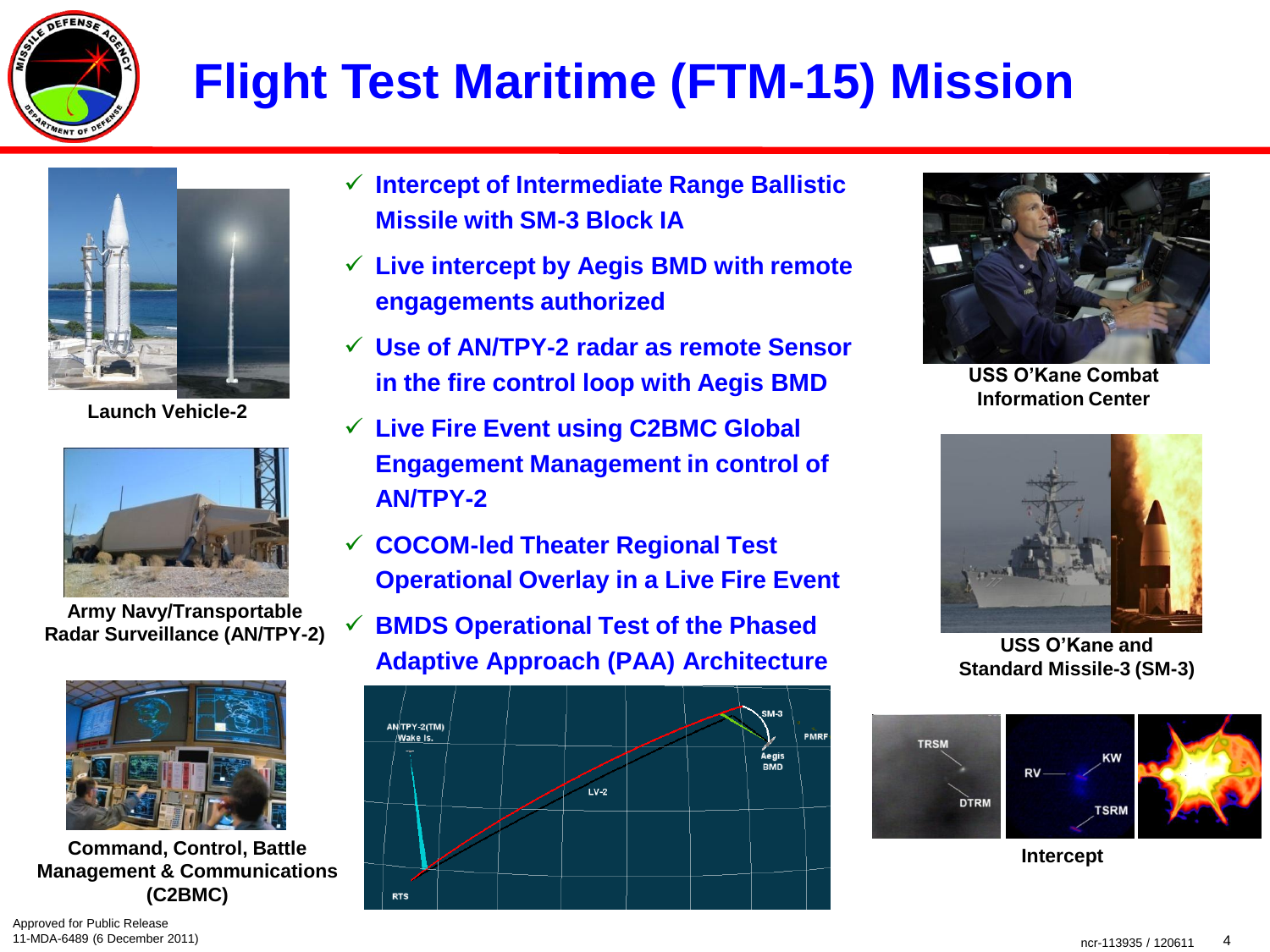

### **Flight Test Maritime (FTM-15)**